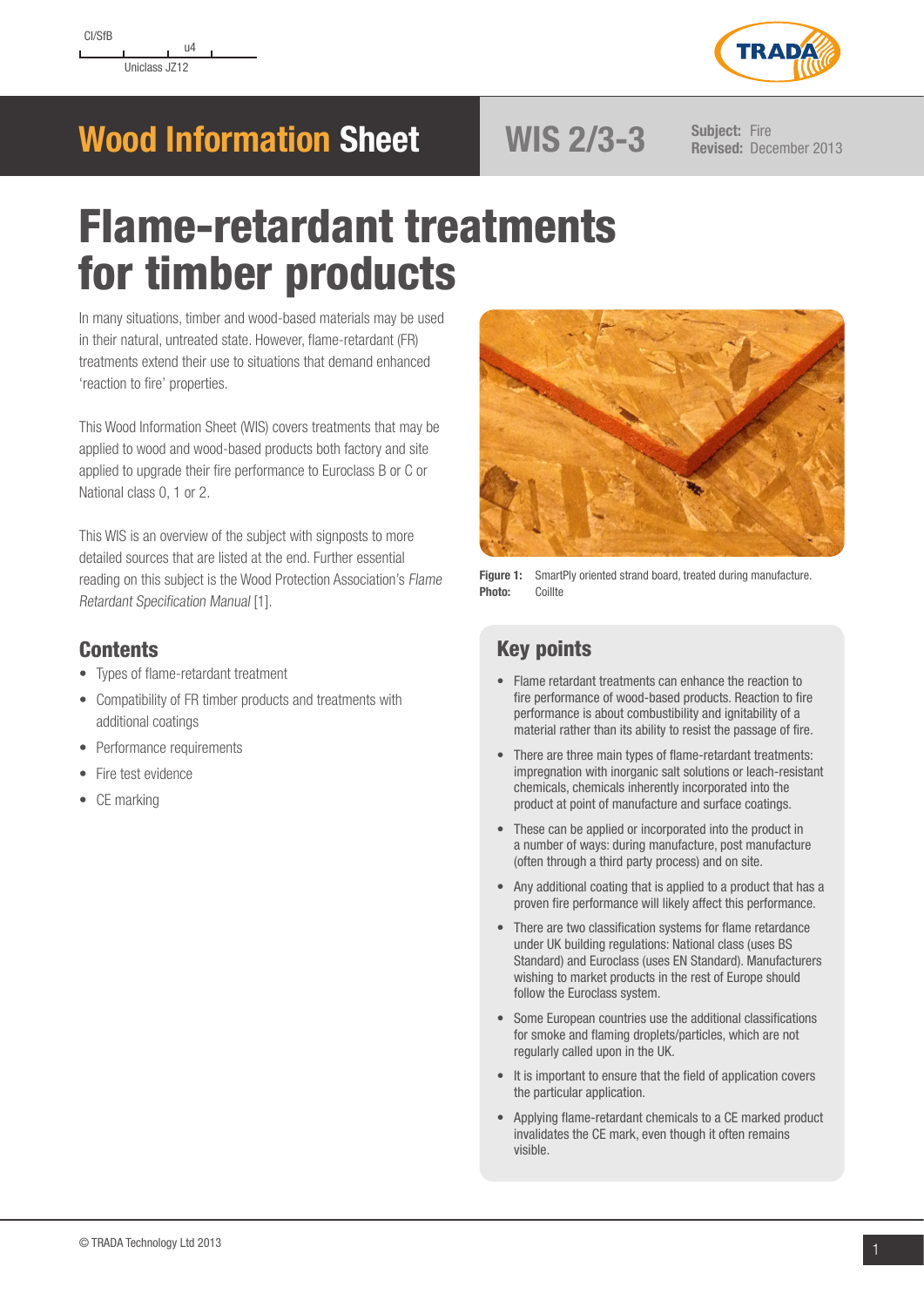

## Types of flame-retardant treatment

The term 'flame retardant' means treatments that enhance the reaction to fire performance of wood-based products. Reaction to fire performance is about combustibility and ignitability of a material (its contribution to fire growth) rather than its ability to resist the passage of fire (which is proved by fire resistance testing).

Unless a manufacturer is able to provide test evidence to the contrary, it should be assumed that flame-retardant treatments make no significant contribution to increasing the fire resistance of structures.

There are three main types of flame-retardant treatments:

- impregnation with inorganic salt solutions or leach-resistant chemicals
- chemicals inherently incorporated into the product at point of manufacture
- surface coatings.

These can be applied or incorporated into the product in a number of ways:

- during manufacture
- post manufacture (often through a third party process)
- on site.

### Flame retardants incorporated during manufacture

Flame retardants can be incorporated during production. This is often the case for engineered timber products, such as OSB, MDF and chipboard.

Figure 1 shows a typical FR board treated during manufacture.

#### Advantages of flame retardants incorporated during manufacture

- Factory production control can ensure the quality of product is constantly maintained. The incorporation under factory conditions often allows the process and manufacture of the product under third party certification schemes.
- Often the treatment is through the entire product, making it less easy to remove by processes such as machining or washing, or accidentally by abrasion or leaching. Thus this treatment is likely to be more permanent in service than surface coatings.
- If the treatment is incorporated throughout the thickness of the product the cutting of the product post manufacture does not always reduce its fire performance.
- Treatments can be formulated to confer protection from decay and insect attack as well as fire.
- Products which cannot be vacuum pressure impregnated post production (for instance OSB or MDF) can have their reaction to fire performance enhanced during manufacture.

### Disadvantages of flame retardants incorporated during manufacture

- The process is unlikely to be viable for bespoke or short production runs.
- It cannot be assumed that the addition of fire retardant chemicals within the manufacturing line of an existing non FR product will simply change only its reaction to fire properties. The product must be assumed to be different to the non FR product and be re-evaluated for its non fire properties.

## Flame retardants applied post manufacture

The materials to be treated are sent post manufacture to a third party processing plant where the product is treated under controlled conditions. Simple dipping in a treatment solution does not usually result in loadings of chemicals sufficient to upgrade the reaction to fire performance of timber based products. It is therefore often necessary to employ an industrial process involving vacuum and pressure conditions to force the flameretardant chemical solutions into the timber or board. Solid wood and plywood are suitable for vacuum pressure impregnation.

Figure 2 shows a proprietary process for impregnation with flame retardant.





The solution is removed

and final vacuum is applied.



Osmose FirePRO solutior fills the vessel.



The timber has now been treated with Osmose FirePRO solution.

The vessel is pressurised forcing the solution into the timber

**Figure 2:** FirePRO treatment process. **Illustration:** Osmose

The timber is transferred A vacuum pulls the air into the treatment vessel out of the vessel

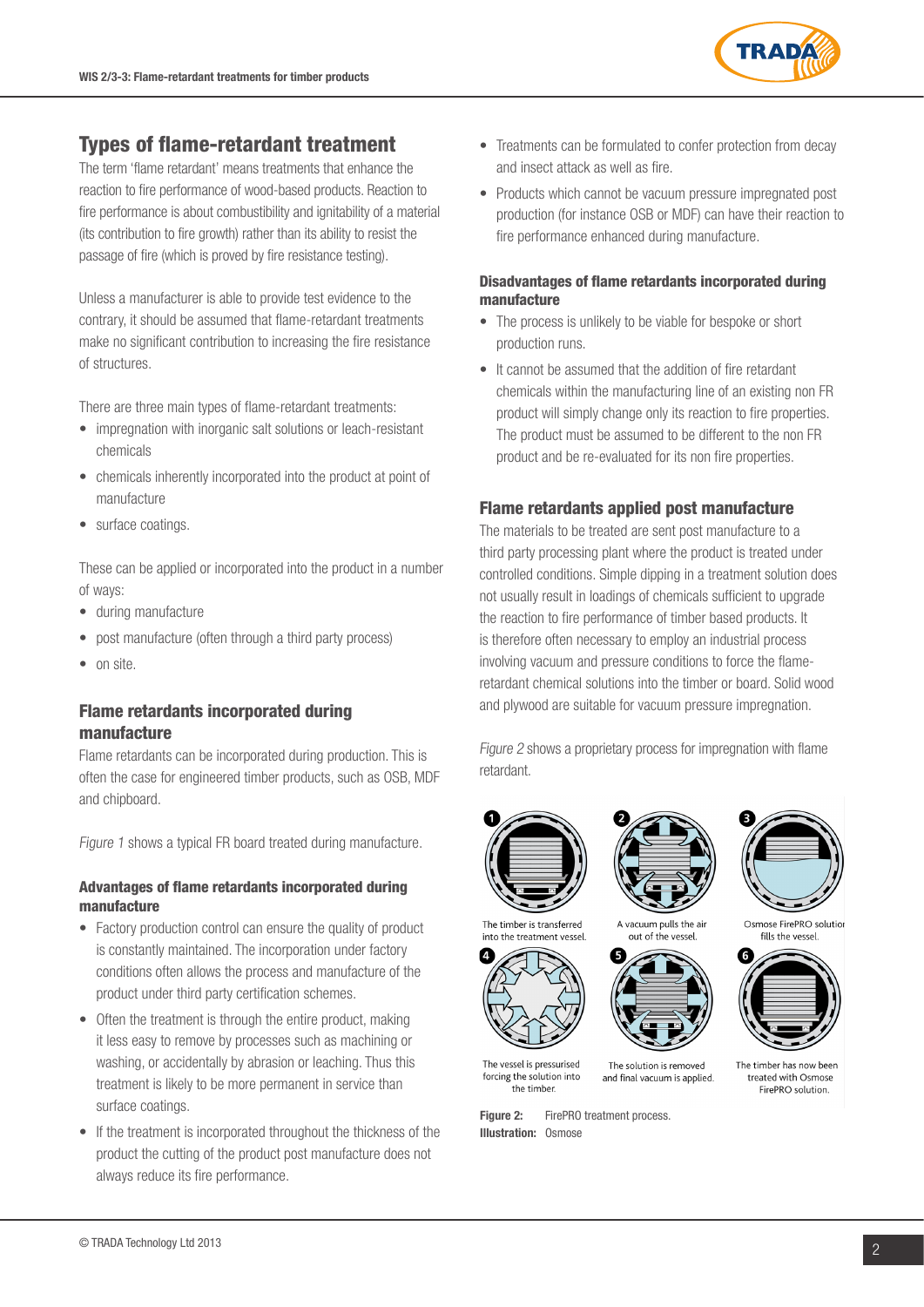

The timber impregnated with the flame-retardant chemicals normally forms an envelope around an internal untreated zone of timber. Therefore, timbers should be machined to approximately their final dimensions before the treatment is carried out. This minimises the removal by machining of the most effectively treated timber. Machining operations post treatment must be restricted to cross cutting only as it is possible to negate the effect of treatment if all, or most, of the treated material is removed. Special precautions may be necessary to protect operators and in the disposal of wood-waste containing treatment.

#### Advantages of flame retardants applied post manufacture

- The incorporation under factory conditions allows the treatment process to take place under a third party certification scheme. Factory production control can ensure the quality of product is constantly maintained.
- Since the treatment penetrates to some depth below the surface, it is less easy to remove by processes such as machining or washing, or accidentally by abrasion or leaching. Thus this treatment is likely to be more permanent in service than surface coatings.
- The chemicals are generally cheaper than those used in siteapplied coatings.
- Impregnation treatments can be formulated to confer protection from decay and insect attack as well as fire.
- Whole bespoke products can be treated after manufacture, for example, staircases.

#### Disadvantages of flame retardants applied post manufacture

- The materials to be treated must be sent to a special processing plant, incurring transport and handling costs, as well as the cost of processing.
- The capacity of the treatment plant limits what can be treated. For example, large, curved glulam arches or portals are unlikely to fit in any existing treatment vessel.
- Processing must be scheduled to fit in with the construction sequence.
- Not all wood-based sheet materials are suitable for impregnation processing due to swelling and strength loss with some types.
- Products which have a CE mark applied prior to treatment will require a new Declaration of Performance to be issued after treatment to declare the improved reaction to fire classification and any change in the non-fire properties that may have occurred through the process of treatment. This activity will require the involvement of a Notified Body.

#### Treatments applied on site

Treatments applied on site are often surface only treatments. These coatings have much the same range of types as the non-flame-retardant paints or varnishes – clear unpigmented varnishes, emulsion paints and matt or gloss oil-bound paints as well as acid catalysed systems. Thus, the methods of application (brushing, spraying or by roller) are similar. There are some waterbased treatments that soak into the timber, but these need careful application and fire test evidence must be studied to ensure they really do suit the application and the timber used.

Some surface treatments are very specific regarding the substrates it is possible to treat. The manufacturer should always be consulted for third party test evidence to prove suitability.

Surface coatings may also be classified by their response to fire. Some coatings are designed to intumesce on heating (to swell up, foam and char) and, by so doing, entrap a thermally insulating layer of gas against the surface. The foams impede both the passage of heat and oxygen to the substrate and products of combustion from it. Other coatings, on heating, evolve gases or vapours which interfere with the chemistry of the flaming reactions.

A loading of flame retardant – at least to the minimum recommended quantity – must be applied evenly in each and every area to be protected. The fire test evidence should detail how the specimens were prepared for the test, if the treatment was applied with the timber in the horizontal position it may not be possible to get the required loading with substrates on site that are vertical, particularly with site applied products that are water based with limited ability to penetrate into the substrate.

#### Advantages of site-applied coatings

- Coatings applied to the surface of the timber have minimal effect on the physical properties of the substrate.
- Surface coatings are usually applied to the substrate at the point of use by simple and relatively cheap methods.
- There is no limit on the size of the piece to be treated.
- There is no additional transport to a processing plant.
- The coatings are either decorative in themselves or may enhance the natural beauty of timber.
- Because of their foaming action, intumescent coatings expand to fill or seal over gaps in the flame-retardant surface, which otherwise might be weak points to be exploited by the fire. While other coating types which evolve gases on heating may have the same sealing effect, a physical barrier of foam is perhaps longer lasting than a gaseous barrier.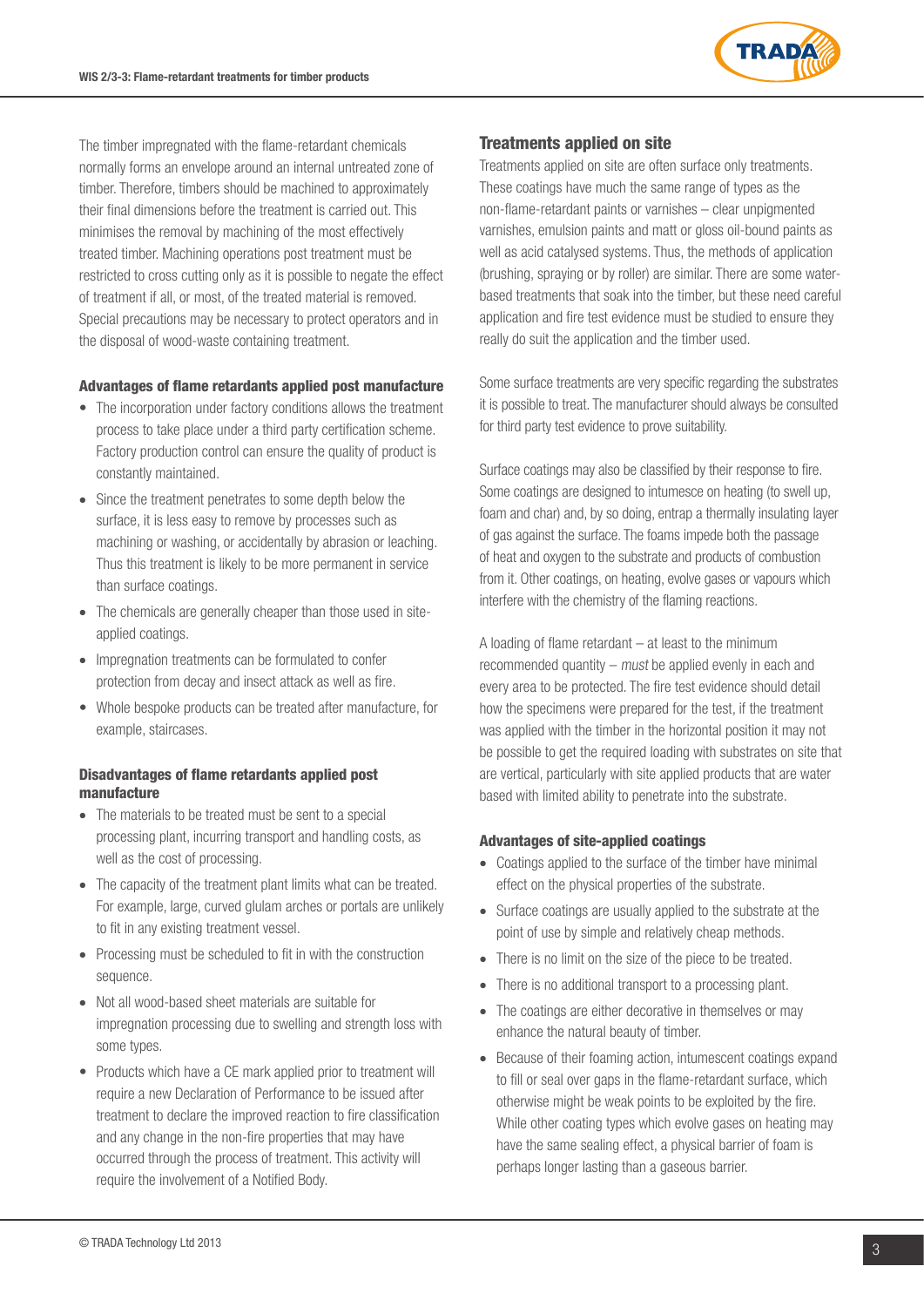

• Flame-retardant paints which include antimony trioxide are as leach resistant and moisture insensitive as the corresponding conventional paints. These paints are recommended for use in humid interior environments or for exterior applications on buildings and do not need additional non-contributory finishes as protection against moisture.

#### Disadvantages of site-applied coatings

- It is more difficult to control quality on site, raising doubt that the correct loading for the required flame spread rating has been applied
- Although the coating product may have been manufactured under a third party certification scheme, such as EN ISO 9001, the application of it is often not covered. The application on site is critical to the performance of the coating and the manufacturer's instructions must be followed closely. Where possible coating products should be installed on site by an individual who is an approved member of a third party installer certification scheme.
- While it is possible for intumescent coatings to swell and seal off small gaps in the treated area, no second line of defence against fire attack exists as it does with deeper seated treatments, should areas be damaged by machining operations or moisture effects. Surface coatings are also more sensitive to damage by impact and abrasion than impregnation treatments.
- Intumescent coatings (but also some non-intumescent types) are especially sensitive to moisture. Their effectiveness may be destroyed by long exposure to high humidity conditions or washing the surface. Protective over coatings may offer some protection. The protective overcoat specified by the manufacturer should be used since other types may adversely affect the development of foam on heating. The overcoat protects the outer surface only; if it is penetrated, or if moisture gets behind it through the wood, the intumescent coating may be damaged. The fire test evidence must include any of these secondary coating applications which form the finished composite coating.
- The need for high loadings often renders the decorative effects of flame retardants inferior to those of conventional surface coatings.
- The protection can be negated by covering with unsuitable materials or by removal during redecoration. Complete retreatment of the new surface created is then necessary whereas, with impregnation treatments or with products where the fire retardant is incorporated during manufacture, some protection may be retained in the timber product.
- While the brushing qualities are in some cases not as good as those of the conventional equivalent, improvement by thinning

is not advisable because a minimum loading must be applied to achieve a required reaction to fire performance. Obtaining such a loading by many thin coats would be uneconomic in labour terms.

• Some coatings do not give the timber the appearance desired by the specifier.

## Compatibility of FR timber products and treatments with additional coatings

Any additional coating that is applied to a product that has a proven fire performance will likely affect this performance. The addition of a decorative coating can make a significant difference to its performance, particularly in the Euroclass test methods. The addition of varnishes, paints, coatings, veneers and laminates can often greatly decrease the performance of a flame-retardant product and new test evidence must be gained to prove that the new composite product still achieves the required performance.

A general misconception is that manufacturing a product made of components which have a performance of Euroclass B, for example, will lead to the finished product being Euroclass B, without further testing. This is not always the case. For example, purchasing a Euroclass B laminate and securing it to a Euroclass B FR MDF board can result in a product with a worse performance than Euroclass B. Only a laminate that has been fixed in the same way to the same board and successfully tested will demonstrate compliance. If the laminate was tested on a material of limited combustibility such as plasterboard, then the same performance cannot be expected on an FR MDF board, and the classification evidence is not valid for the application in this end use.

In the case of intumescent coatings more than one company has advised that over-painting its intumescent finish with polyurethane varnishes would have destructive effects on the ability of the coating to foam or intumesce. Conversely, another company has had satisfactory tests performed on softwood painted with the intumescent flame-retardant paint alone, the flame-retardant paint over painted with emulsion paint and the flame-retardant paint over painted with oil-based undercoat and gloss paint.

The suppliers should always be consulted before painting over any flame-retardant timber products.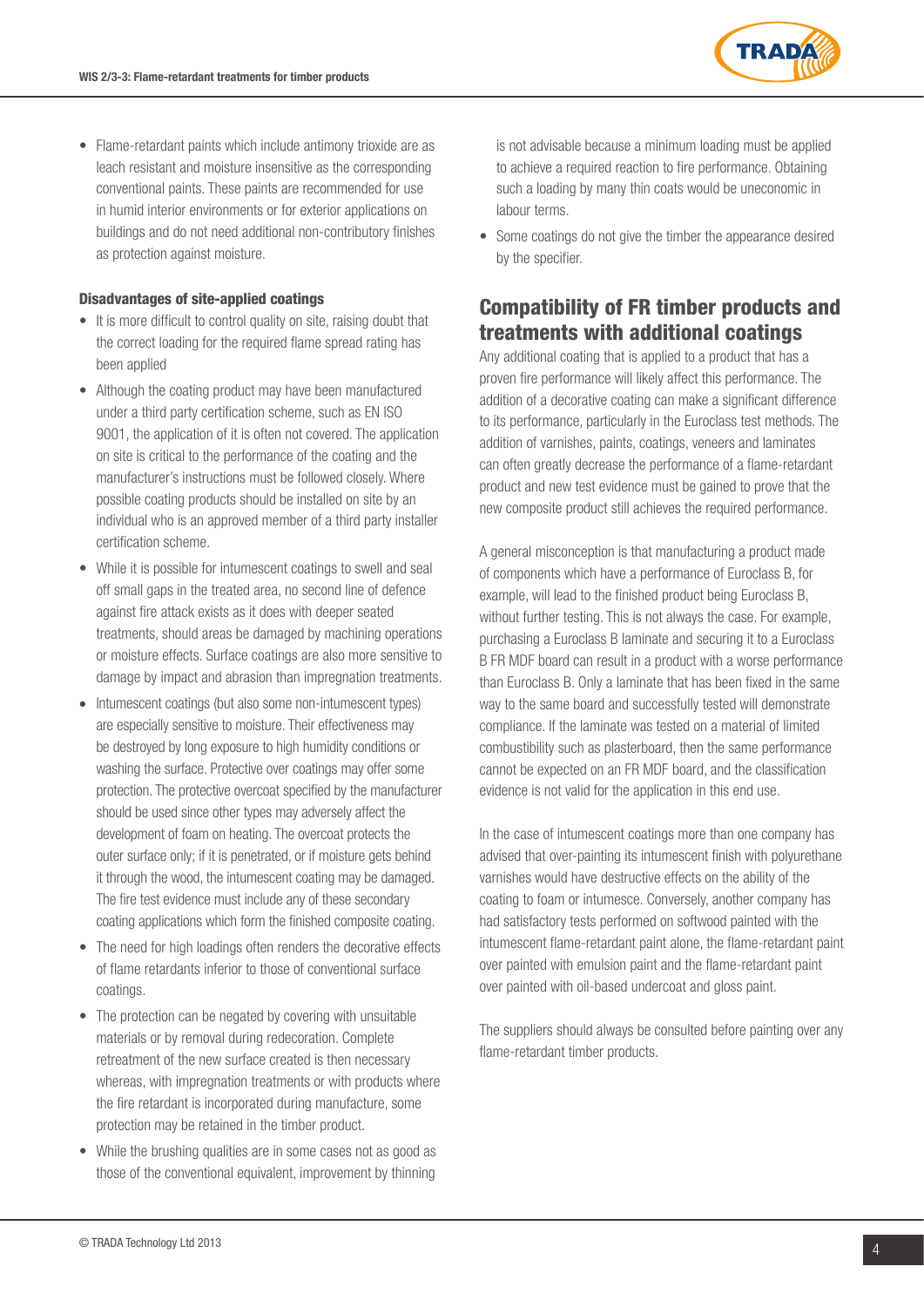

## Performance requirements

#### UK Building Regulations

Table 1 lists the relevant building regulations that apply in various UK jurisdictions.

Each of these countries requires products to achieve a defined performance within certain areas of buildings. In all cases the National test evidence (BS) is accepted alongside the European classification evidence (EN). The National classifications do not automatically equate with the equivalent European classifications, therefore products cannot typically assume a European class, unless they have been tested accordingly.

#### **Table 1:** Building regulations governing fire

| <b>Country</b>           | <b>Document</b>                     |  |
|--------------------------|-------------------------------------|--|
| <b>England and Wales</b> | Approved Document B Fire Safety [2] |  |
| Scotland                 | Technical Handbooks [3]             |  |
| Northern Ireland         | The Technical Booklet E Fire [4]    |  |

Table 2 lists the National and European fire test classes and their co existence within UK building regulations.

#### European building regulations

Across Europe each member state has its own building regulations and in each case they must accept European evidence as an alternative to their own national evidence as in the UK. For this reason it is often beneficial to have European test evidence as it is likely to be accepted throughout Europe where the British national evidence would not be.

**Table 2:** National and European fire test classes and thier coexistance with building regulations

| <b>National Class</b><br>(BS)    |                                  | Euroclass to EN 13501-1<br>(EN) |                                                                            |                                                                                                                                                                                                                                                                                                     |  |
|----------------------------------|----------------------------------|---------------------------------|----------------------------------------------------------------------------|-----------------------------------------------------------------------------------------------------------------------------------------------------------------------------------------------------------------------------------------------------------------------------------------------------|--|
| <b>Performance</b>               | <b>Required test</b><br>evidence | <b>Performance</b>              | <b>Required test</b><br>evidence                                           | <b>Definition</b>                                                                                                                                                                                                                                                                                   |  |
| <b>Non</b><br>combustible        | BS 476-4                         | A1                              | <b>EN ISO 1182</b><br>&<br><b>EN ISO 1716</b>                              | Class A1 products will not contribute in any stage of the fire<br>including the fully developed fire. For that reason they are assumed<br>to be capable of satisfying automatically all requirements of all lower<br>classes                                                                        |  |
| <b>Limited</b><br>combustability | BS 476-11                        | A2-s3, d2                       | EN 13823<br>&<br><b>EN ISO 1182</b><br><sub>or</sub><br><b>EN ISO 1716</b> | Satisfying the same criteria as class B for the EN 13823. In addition,<br>under conditions of a fully developed fire, these products will not<br>significantly contribute to the fire load and fire growth                                                                                          |  |
| $\mathbf{0}$                     | BS 476-6<br>&<br>BS 476-7        | $B-s3,d2$                       | EN 13823<br>&<br>EN ISO 11925-2                                            | As class C but satisfying more stringent requirements                                                                                                                                                                                                                                               |  |
| 1&8&2                            | BS 476-7                         | $C-s3, d2$                      | EN 13823<br>&<br>EN ISO 11925-2                                            | As class D but satisfying more stringent requirements. Additionally<br>under thermal attack by a single burning item they have a limited<br>lateral flame spread                                                                                                                                    |  |
| 3                                | BS 476-7                         | $D-s3, d2$                      | EN 13823<br>&<br>EN ISO 11925-2                                            | Products satisfying criteria for class E and capable of resisting, for a<br>longer period, a small flame attack without substantial flame spread.<br>In addition, they are also capable of undergoing thermal attack by a<br>single burning item with sufficiently delayed and limited heat release |  |
| 4                                | BS 476-7                         | $E/E-d2$                        | EN ISO 11925-2                                                             | Products capable of resisting, for a short period, a small flame attack<br>without substantial flame spread                                                                                                                                                                                         |  |
| <b>Unclassified</b>              | No test                          | F                               | No performance<br>determined                                               | Products for which no reaction to fire performance are determined or<br>which cannot be classified in one of the classes A1, A2, B, C, D or E                                                                                                                                                       |  |

Note: Performance requirements not specified in this table. Where a Euroclass classification includes 's3,d2', this means that there is no limit set for smoke production and flaming droplets/ particles.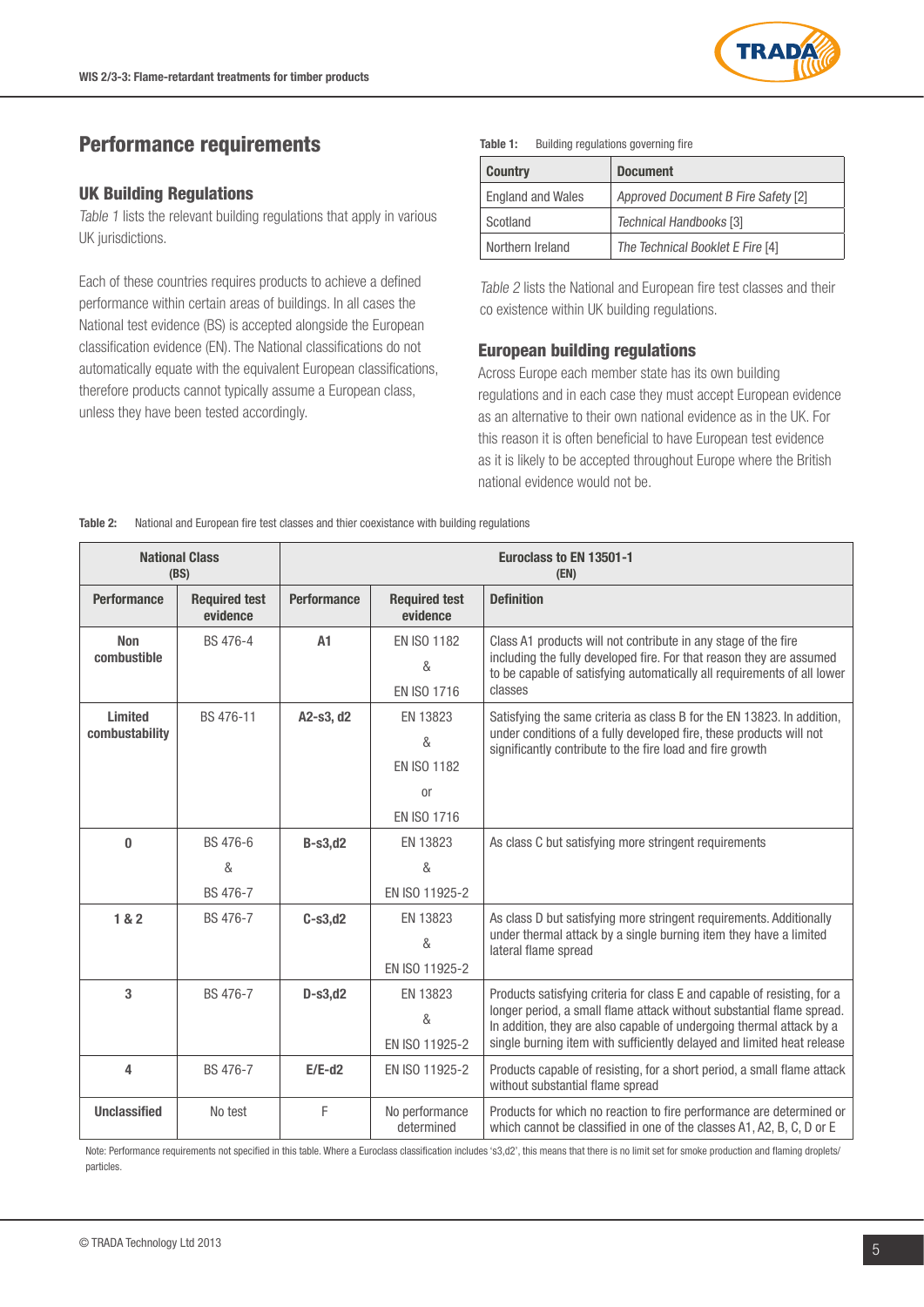

## Fire test evidence

#### National classification system

Surface spread of flame testing is undertaken to BS 476-7. Fire tests on building materials and structures. Method of test to determine the classification of the surface spread of flame of products [5]. The Standard defines four Classes: 1 to 4 in decreasing order of performance. Most untreated timber and wood-based sheet materials are Class 3; those with a density of less than 400 kg/m<sup>3</sup> are Class 4.

Class 0 is required for surfaces in escape routes and circulation areas in public buildings. This has a reaction to fire performance superior to Class 1, and includes results from BS 476-6. Fire tests on building materials and structures. Method of test for fire propagation for products [6]. This test assesses the contribution of a material as fuel to a fire.

Class 0 is identified in building regulations as requiring:

- a Class 1 surface spread of flame relating to BS 476-7, and
- an index of performance I of not more than 12 and a sub index i1 of not more than 6 when tested to BS 476-6.

#### European classification system

European reaction to fire classifications are written in accordance with BS EN 13501-1. Fire classification of construction products and building elements. Classification using test data from reaction to fire tests [7].

A 'classification' is not the same as 'certification' of a product, which is used to demonstrate a product's compliance with specific criteria that could be unrelated to those required by a classification document.

The European system defines seven levels of performance and the classification is based on test results, the types of which are shown in Table 2.

In addition to the Euroclass letter there are additional criteria for smoke and flaming droplets/particles for Euroclass A2, B, C and D products. Although these are not usually specified in the UK (being set as no limitation in all UK building regulations) they are included in some European building regulations. It is also possible for Euroclass E products to have the addition of d2 in some cases. Table 3 and Table 4 list further classifications.

#### **Table 3:** Additional smoke classifications

| <b>Class</b> | <b>Description</b>                                                                             |
|--------------|------------------------------------------------------------------------------------------------|
| s3           | No limitation of smoke production required                                                     |
| s2           | The total smoke production as well as the ratio of increase<br>in smoke production are limited |
| s1           | More stringent criteria than s2 are satisfied                                                  |

**Table 4:** Additional flaming droplets/particles classifcations

| <b>Class</b> | <b>Description</b>                                                            |
|--------------|-------------------------------------------------------------------------------|
| d2           | No limitation of flaming droplets/particles                                   |
| d1           | No flaming droplets/particles persisting longer than a given<br>time occurred |
| dO           | No flaming droplets/particles occurred                                        |

There is a further additional suffix that may be encountered for timber flooring products. This would be reflected by a subscript 'fl', for instance; A1<sub>fl</sub>, A2<sub>fl</sub>, B<sub>fl</sub>, C<sub>fl</sub>, D<sub>fl</sub>, E<sub>fl</sub>, and F<sub>fl</sub>.

In some cases it is possible to classify untreated wood-based products without further testing as long as these products meet the requirements set out in the relevant harmonised technical specification. However wood-based products which have a flame retardant would always need to have a European Reaction to Fire Classification to EN 13501-1.

The EN 13501-1 classification document is used by product manufacturers and their clients to demonstrate that the product has achieved the required level of performance. This can be for compliance with national building regulations, CE Marking, or individual specifications provided by groups such as insurers, railways, the military or the marine industry.

The purchaser of the product should have a copy of the classification document to satisfy themselves that the product meets their requirements or the requirements of their own clients. The manufacturer must be able to provide this document when claiming a European reaction to fire classification. The Classification document must be from a third party test laboratory. Do not accept company branded literature as this will not prove compliance on its own.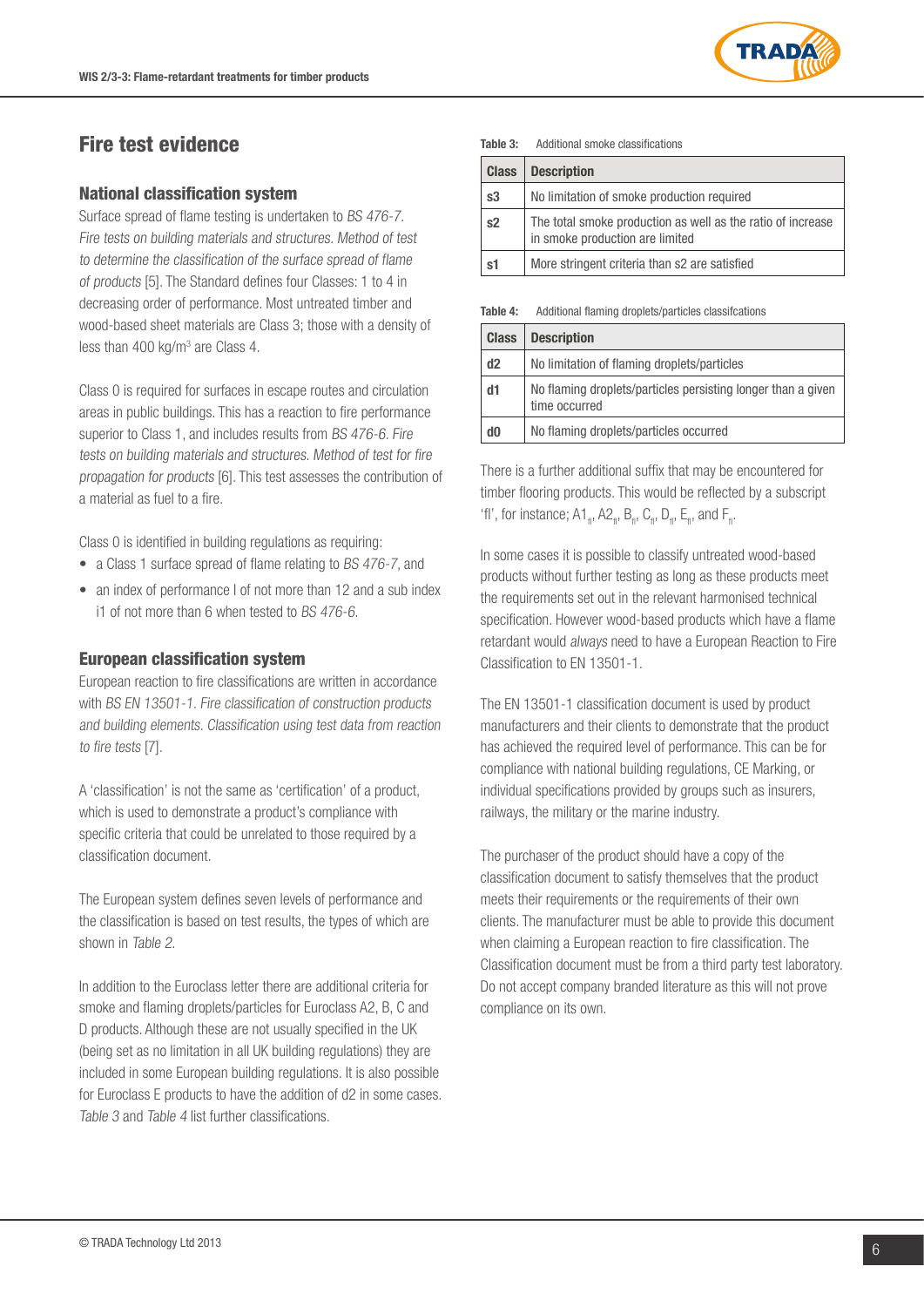

The classification achieved is valid only for the product as it is described in the classification document and the associated test reports. The following should all be present in a classification document for a flame-retardant timber based product:

- third party laboratory's name and address and Notified Body number
- product name
- product description
- references to any test reports and extended application documents that it is based on
- the classification itself
- field of application (including applicable product variations and end use applications)
- authorisation signatures.

The document should look the same throughout Europe, regardless of which laboratory produced it. Classification documents include a statement that they should be reviewed if over five years old to check if any recent changes to standards have affected the classification.

It is important to ensure that the field of application in the supplied classification covers your end-use application. The field of application is key to ensuring the product will perform satisfactorily once installed. It will usually include a description of any product variations that are allowed (or importantly not allowed) and also, critically, give the end-use applications where the stated Euroclass performance can be achieved. For flame-retardant timber treatments and treated products the key criteria to look for in the field of application will be subtly different, depending on what the classification has been based on. There are three main types:

- classifications for coating products that do not penetrate the surface
- classifications for treatments products that penetrate the surface
- classifications for treated timber products as a whole (timber based products already treated with flame retardant).

Table 5 shows examples of what to look for in the field of application for the different potential types of classification.

With treatments that penetrate the surface of a product the timber that is being treated can greatly affect the performance achieved. It is not possible to test on one substrate and get coverage for all timber based substrates in the same way that you can for coatings that sit only on the surface of the timber. For this reason it is critical that:

- When applying chemicals that penetrate into the surface of the timber product the species or type of product that is being treated must be as defined in the classification document.
- When having a product third party treated or purchasing an already treated timber product the classification must cover the treated timber product. If it is solid wood it must give the correct species in the product variation section of the field of application. If it is an engineered timber product it must give the trade name of the treated product. In the case of plywood it is also good practice to see that the species and number of veneers is stated as there is great variation in the treatability and performance of plywood.

Care should be taken when reviewing Classification documents in regards to the term 'substrate'. Table 5 explains one way of defining them but not all laboratories use the same terminology. Ensure that you have understood the meaning of a treated 'substrate' and the substrate that may exist behind the treated timber product, and that the two are not confused.

### Durability of reaction to fire

In some situations it is required that the durability of the reaction to fire performance of a product be declared. The Technical Standard PD CEN/TS 15912:2012 Durability of reaction to fire performance. Classes of fire-retardant treated wood based products in interior and exterior end use applications [8] is one way that this performance can be determined. This specifically assesses the durability of the reaction to fire properties only. No change in any other properties are evaluated with this method. There are four DRF classes set out in the Technical Standard:

- ST– short term (this requires no testing under TS 15912)
- INT1– interior dry applications
- INT2- interior humid applications
- EXT– exterior applications.

The level of testing required increases through the classes. The DRF classes are not yet widely used outside the Nordic countries but, as knowledge of them increases, they may be used more widely to ensure the flame-retardant treated timber products being used will maintain their performance for extended periods. In the meantime the WPA Flame Retardant Specification Manual has a long-established and useful classification for impregnation flame-retardant products mirrored by the TS 15912 classifications. These are WPA types DI (dry interior), HR (interior humidity resistant) and LR (exterior leach resistant).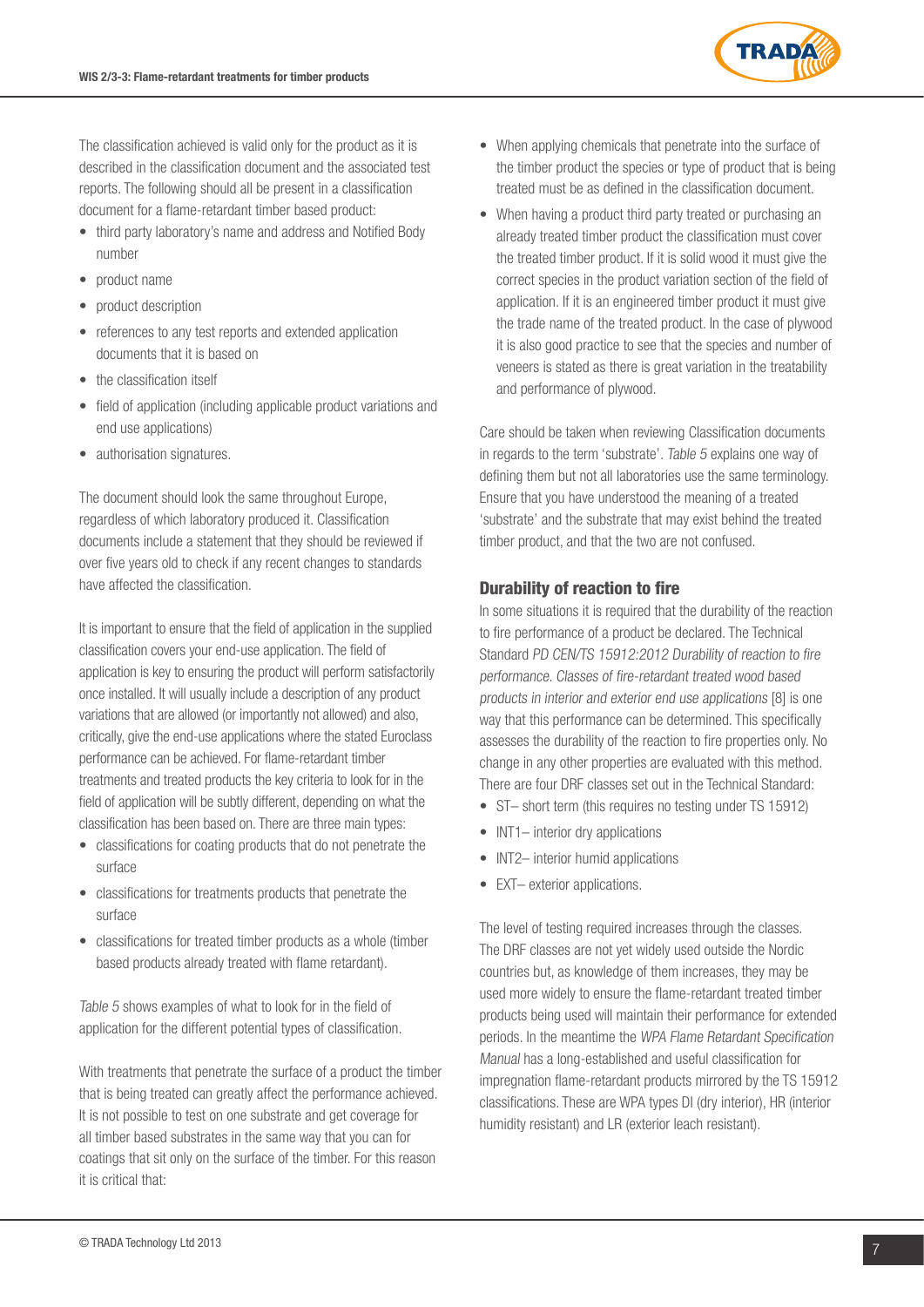#### **Table 5:** Criteria in the field of application

|                                      | <b>Classification based on:</b>                                                                                                                                                       |                                                                                                                                                                                                                                                                                                                                                                                                  |                                                                                                                                                                                                |  |  |  |
|--------------------------------------|---------------------------------------------------------------------------------------------------------------------------------------------------------------------------------------|--------------------------------------------------------------------------------------------------------------------------------------------------------------------------------------------------------------------------------------------------------------------------------------------------------------------------------------------------------------------------------------------------|------------------------------------------------------------------------------------------------------------------------------------------------------------------------------------------------|--|--|--|
|                                      | <b>Coatings that do not</b><br>penetrate the surface                                                                                                                                  | <b>Treatments that</b><br>penetrate the surface                                                                                                                                                                                                                                                                                                                                                  | <b>FR</b> timber-based<br>products                                                                                                                                                             |  |  |  |
|                                      | (classification based on surface coating<br>product only, not the composite product)                                                                                                  | (classification based on the FR chemical<br>product only, not the composite product)                                                                                                                                                                                                                                                                                                             | (classifications for the composite<br>product incorporating the timber<br>and the FR)                                                                                                          |  |  |  |
| <b>Criteria</b>                      |                                                                                                                                                                                       | <b>Product variations in field of application</b>                                                                                                                                                                                                                                                                                                                                                |                                                                                                                                                                                                |  |  |  |
| Species/timber product               | N/A                                                                                                                                                                                   | N/A                                                                                                                                                                                                                                                                                                                                                                                              | The species of timber used or<br>the engineered timber product<br>should be stated                                                                                                             |  |  |  |
| Treatment applied                    | Required mass per unit area and<br>method of application (for example,<br>brush applied)                                                                                              | Usually this will detail the level of active chemical that must be in the finished<br>timber product, this is usually measured in $kg/m3$ in the UK and $kg/m2$ in<br>Europe. As this may change depending on other product variations this is<br>sometimes displayed as a number of tables or charts indicating what the<br>required retention level is for a given change in product variation |                                                                                                                                                                                                |  |  |  |
| <b>Thickness</b>                     | N/A                                                                                                                                                                                   | N/A                                                                                                                                                                                                                                                                                                                                                                                              | An allowable range in thickness<br>of the finished product                                                                                                                                     |  |  |  |
| Density                              | N/A                                                                                                                                                                                   | N/A                                                                                                                                                                                                                                                                                                                                                                                              | An allowable range in the<br>density of the finished product                                                                                                                                   |  |  |  |
| Colour                               | Any changes covered in the<br>colour of the coating                                                                                                                                   | Any changes covered in the<br>colour of the treatment                                                                                                                                                                                                                                                                                                                                            | Changes covered in the<br>colour of the finished product                                                                                                                                       |  |  |  |
|                                      | N/A                                                                                                                                                                                   | N/A                                                                                                                                                                                                                                                                                                                                                                                              |                                                                                                                                                                                                |  |  |  |
| Which surface has been<br>classified | N/A                                                                                                                                                                                   | N/A                                                                                                                                                                                                                                                                                                                                                                                              | The side that the classification covers.<br>often this will be both sides in the<br>case of board products (but not<br>exclusively) and often only one side in<br>the case of cladding systems |  |  |  |
| <b>Criteria</b>                      |                                                                                                                                                                                       | End use applications in field of application                                                                                                                                                                                                                                                                                                                                                     |                                                                                                                                                                                                |  |  |  |
| Substrate                            | What substrate can be coated, this<br>should include density and thickness<br>as a minimum*                                                                                           | What substrate can be treated, this<br>should include density, thickness and<br>species as a minimum                                                                                                                                                                                                                                                                                             | What substrates can be used behind<br>the FR treated timber product                                                                                                                            |  |  |  |
| Air gaps                             | What air gaps are permissible behind the treated 'substrate':                                                                                                                         |                                                                                                                                                                                                                                                                                                                                                                                                  | What air gaps are permissible                                                                                                                                                                  |  |  |  |
|                                      | • none                                                                                                                                                                                |                                                                                                                                                                                                                                                                                                                                                                                                  | between the product and a substrate<br>or behind the product and substrate:                                                                                                                    |  |  |  |
|                                      | ventilated                                                                                                                                                                            |                                                                                                                                                                                                                                                                                                                                                                                                  | $\bullet$ none                                                                                                                                                                                 |  |  |  |
|                                      | • non-ventilated                                                                                                                                                                      |                                                                                                                                                                                                                                                                                                                                                                                                  | • ventilated                                                                                                                                                                                   |  |  |  |
|                                      | • free standing                                                                                                                                                                       |                                                                                                                                                                                                                                                                                                                                                                                                  | • non-ventilated                                                                                                                                                                               |  |  |  |
|                                      | • client specific                                                                                                                                                                     |                                                                                                                                                                                                                                                                                                                                                                                                  | • free standing                                                                                                                                                                                |  |  |  |
|                                      |                                                                                                                                                                                       |                                                                                                                                                                                                                                                                                                                                                                                                  | • client specific                                                                                                                                                                              |  |  |  |
| Joints                               | What joints are permissible in the treated substrate:                                                                                                                                 |                                                                                                                                                                                                                                                                                                                                                                                                  | What joints are permissible in the<br>product:                                                                                                                                                 |  |  |  |
|                                      | • horizontal                                                                                                                                                                          |                                                                                                                                                                                                                                                                                                                                                                                                  | • horizontal                                                                                                                                                                                   |  |  |  |
|                                      | • vertical                                                                                                                                                                            | • vertical                                                                                                                                                                                                                                                                                                                                                                                       |                                                                                                                                                                                                |  |  |  |
|                                      | • horizontal and vertical                                                                                                                                                             | • horizontal and vertical                                                                                                                                                                                                                                                                                                                                                                        |                                                                                                                                                                                                |  |  |  |
|                                      | • none                                                                                                                                                                                | $\bullet$ none                                                                                                                                                                                                                                                                                                                                                                                   |                                                                                                                                                                                                |  |  |  |
| Mounting and fixing                  | How can the treated substrate be mounted or fixed, for example, screwed to<br>battens                                                                                                 | How can the product be mounted or<br>fixed, for example, screwed to battens                                                                                                                                                                                                                                                                                                                      |                                                                                                                                                                                                |  |  |  |
| <b>Exposed edges</b>                 | Are exposed edges covered? If cut edges are likely to be exposed ensure the classification covers this and if required<br>look for detail of what secondary treatment may be required |                                                                                                                                                                                                                                                                                                                                                                                                  |                                                                                                                                                                                                |  |  |  |

Note: If the field of application states only one species and type of substrate (for instance Picea abies tongued and grooved), then only this substrate is covered. Often, testing on standard substrate (in accordance with EN 13238) for this product type allows for more generic coverage. However, this must not be assumed and is covered only if it is in the field of application.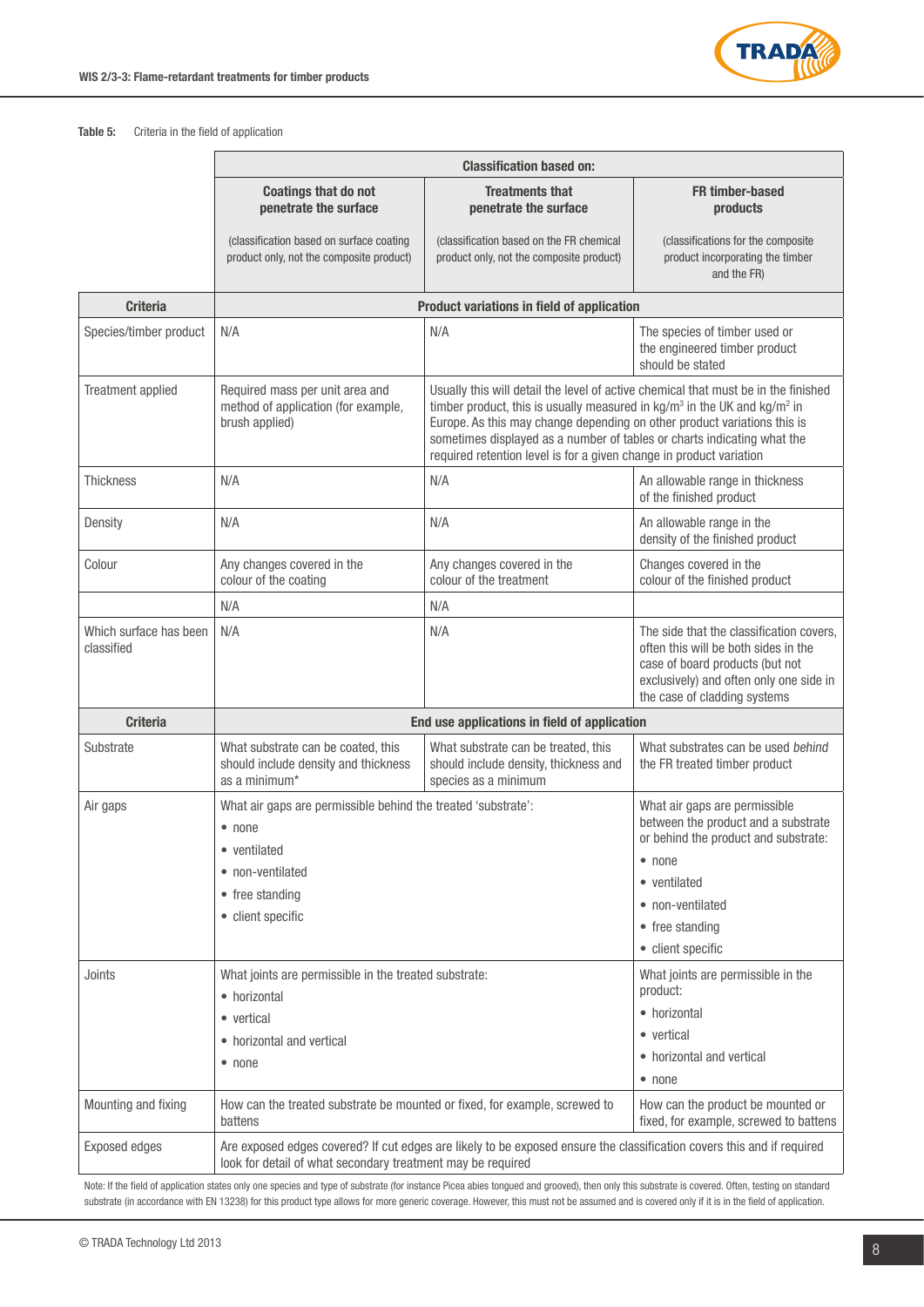

## CE marking

From July 1st 2013 a manufacturer, importer or distributer placing a construction product on the market must, when there is a published harmonised Product Standard to cover their product, place a CE mark on the product. This is under the Construction Products Regulation [9] and is EU law being fully adopted into UK law. There are, at the time of writing, five key harmonised product standards for common wood-based products which are:

- BS EN 13986 Wood-based panels for use in construction. Characteristics, evaluation of conformity and marking [10]
- BS EN 14080 Timber structures. Glued laminated timber. Requirements [11]
- BS EN 14081-1 Timber structures. Strength graded structural timber with rectangular cross section General requirements [12]
- BS EN 14342 Wood flooring. Characteristics, evaluation of conformity and marking [13]
- BS EN 14915 Solid wood panelling and cladding. Characteristics, evaluation of conformity and marking [14].

If a non-FR product being placed on the market falls under any of the above standards a CE mark must be applied and a Declaration of Performance produced for the product.

With the addition of a fire retardant the product will fall within the description of 'products/materials for which a clearly identifiable stage in the production process results in an improvement of the reaction to fire classification (for example, an addition of fire retardants or a limiting of organic material)'. For this reason the product will be at Assessment and Verification of Constancy of Performance (AVCP) system 1. This requires that the fire testing must be undertaken by a Notified Body, sampling prior to testing may also be required. A Notified Body will review all relevant test evidence, conduct an initial audit at the factory and then issue a Certificate of Conformity for the product. This allows the persons placing the product on the market to draw up a Declaration of Performance and then CE mark the product. However, at the time of writing, BS EN 14080 and BS EN 14081-1 do not cover the addition of fire retardants and, for this reason, products that are covered by these standards but have an FR added are not mandated to be CE marked.

Often with third party treatments, the products already have a CE mark applied prior to treatment, as a non-fire-retardant product. It must be understood that the treatment process will make this CE mark void even though in many cases it can still be seen. The product will need to be re-evaluated by a Notified Body after treatment to ensure there has been no change to the declared values for non-fire characteristics (structural).

Further information is available in TRADA's WIS 2/3-56: CE marking: implications for timber products [15].